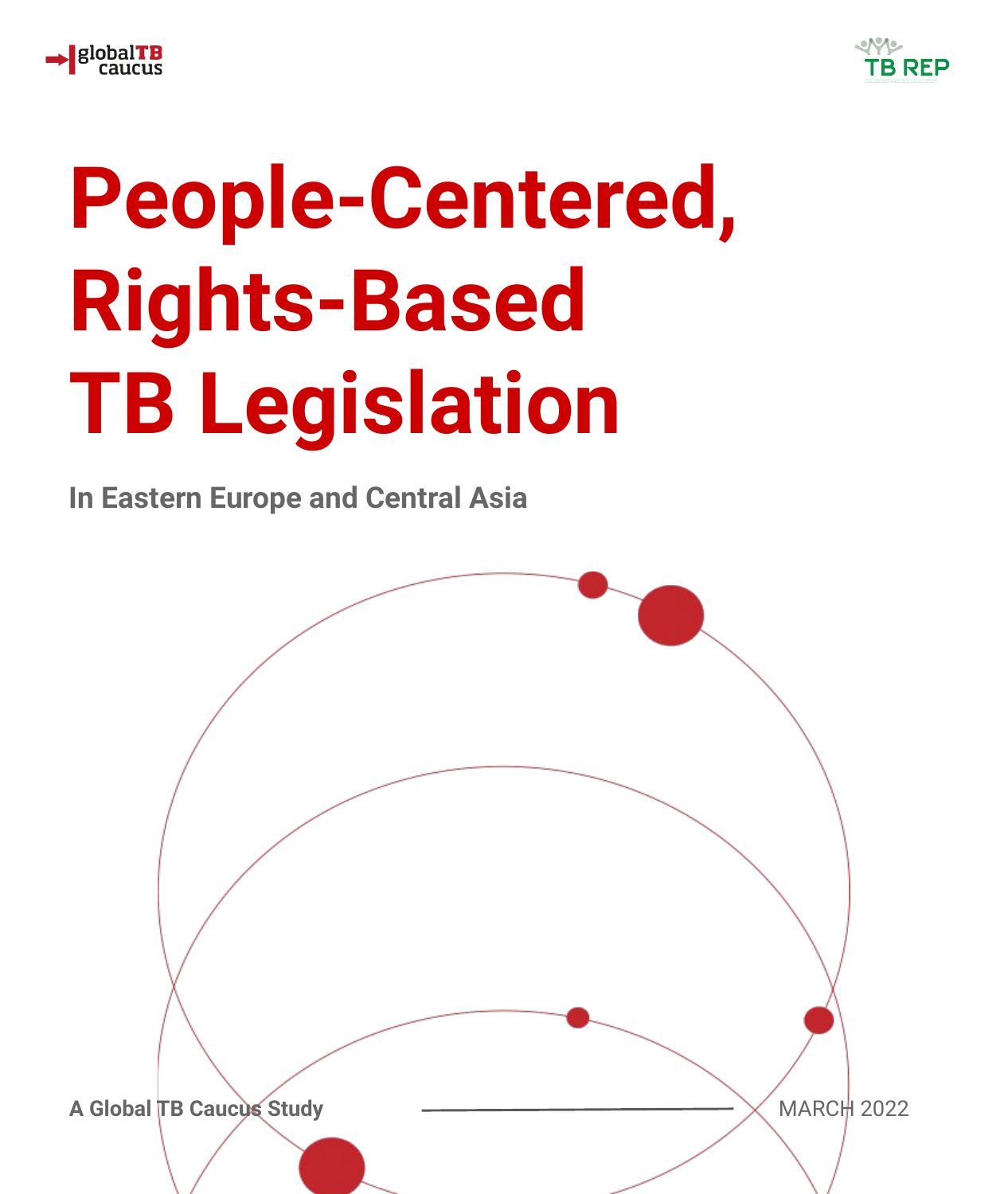



# **Table of Contents**

| 01 | <b>Acknowledgments</b>                    |
|----|-------------------------------------------|
| 02 | <b>Introduction</b>                       |
| 03 | <b>Background</b>                         |
| 05 | <b>Methodology &amp; Limitations</b>      |
| 06 | <b>Research Framework</b>                 |
| 08 | <b>10 Key Results &amp; Takeaways</b>     |
| 09 | <b>Full Results &amp; Analysis</b>        |
| 09 | <b>Tuberculosis Laws</b>                  |
| 10 | <b>Infectious Disease Laws</b>            |
| 11 | <b>Public Health and Health Care Laws</b> |
| 12 | Labor Laws                                |
| 13 | <b>15 Essential Recommendations</b>       |

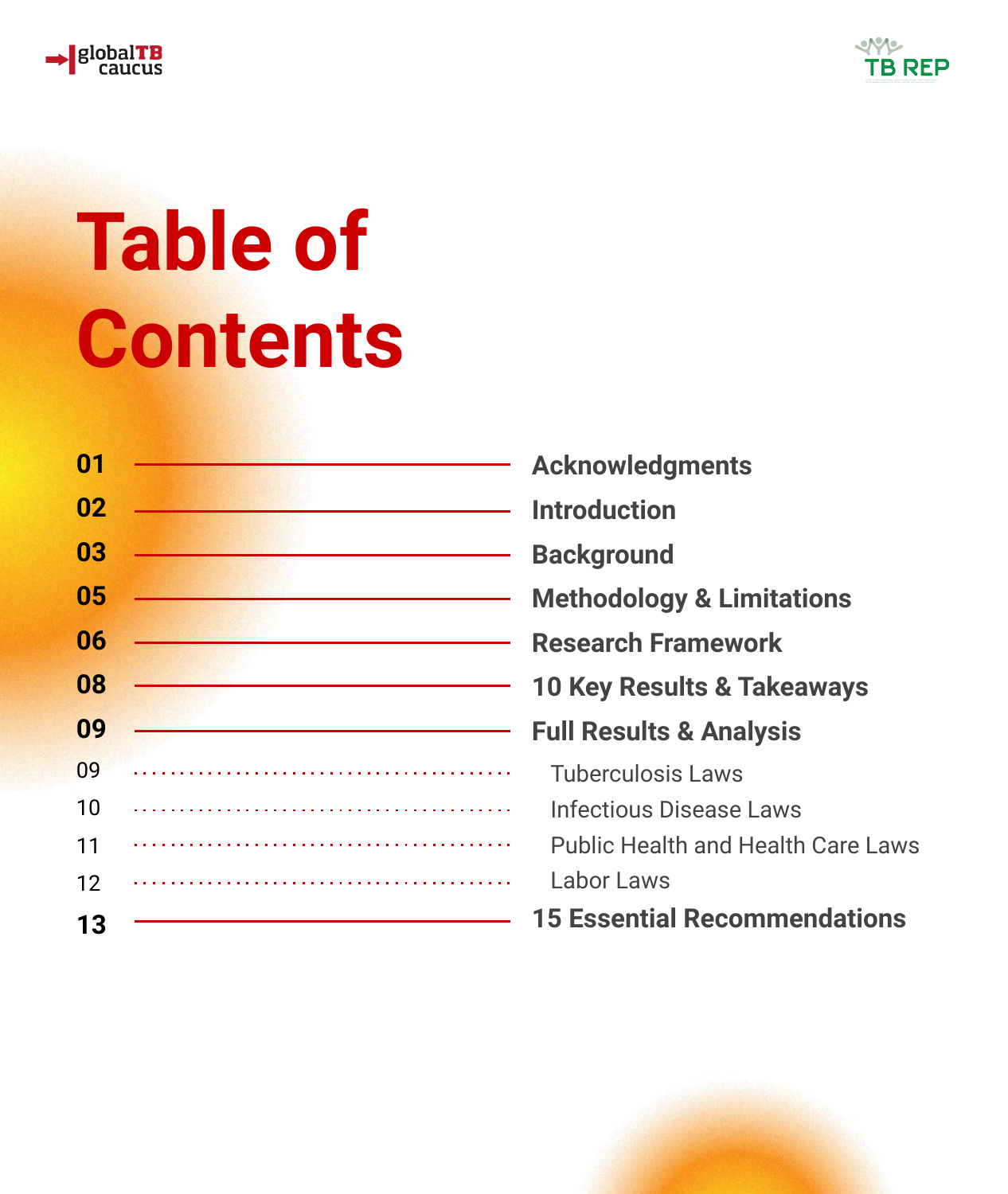<span id="page-2-0"></span>



### Acknowledgments

**Brian Citro**, *Lead Researcher & Author,* is a human rights lawyer and independent researcher based in Chicago, USA. Before this, he was a *Clinical Lecturer in Law* and *Assistant Clinical Professor of Law* at the University of Chicago Law School and Northwestern Pritzker School of Law, respectively. Before that, he was a *Senior Research Officer* to the United Nations Special Rapporteur on the Right to Health.

**Kate Sagers De La Cruz**, *Legal Researcher*, is an American attorney with five years of litigation and policy experience in both the public and private sectors. Her work has focused on public defense, the *Americans with Disabilities Act*, and employment law.

**Alesia Matusevych** is the *Regional Eastern Europe and Central Asia and Civil Society Organizations Manager* at the Global TB Caucus*.*

**Kaye Yuvallos** is the *Communications and Partner Engagement Manager* at the Global TB Caucus.

**Special thanks** to **Sarah Kirk** and **Luciana Nemeth** for their invaluable guidance and support, to **Dr. Jennifer Furin** for her powerful contributions during the second project workshop, to **Timur Abdullaev** for his expertise and concise humor, to the TB-REP 2.0 focal points for their passion and expertise, to **James Malar** of the Stop TB Partnership Country and Community Support for Impact Team for his insightful review and feedback on the report, and to all our partners at **RESULTS, UK** and the **Center for Health Policies and Studies (PAS Center)** without whom this project and study would not have been possible.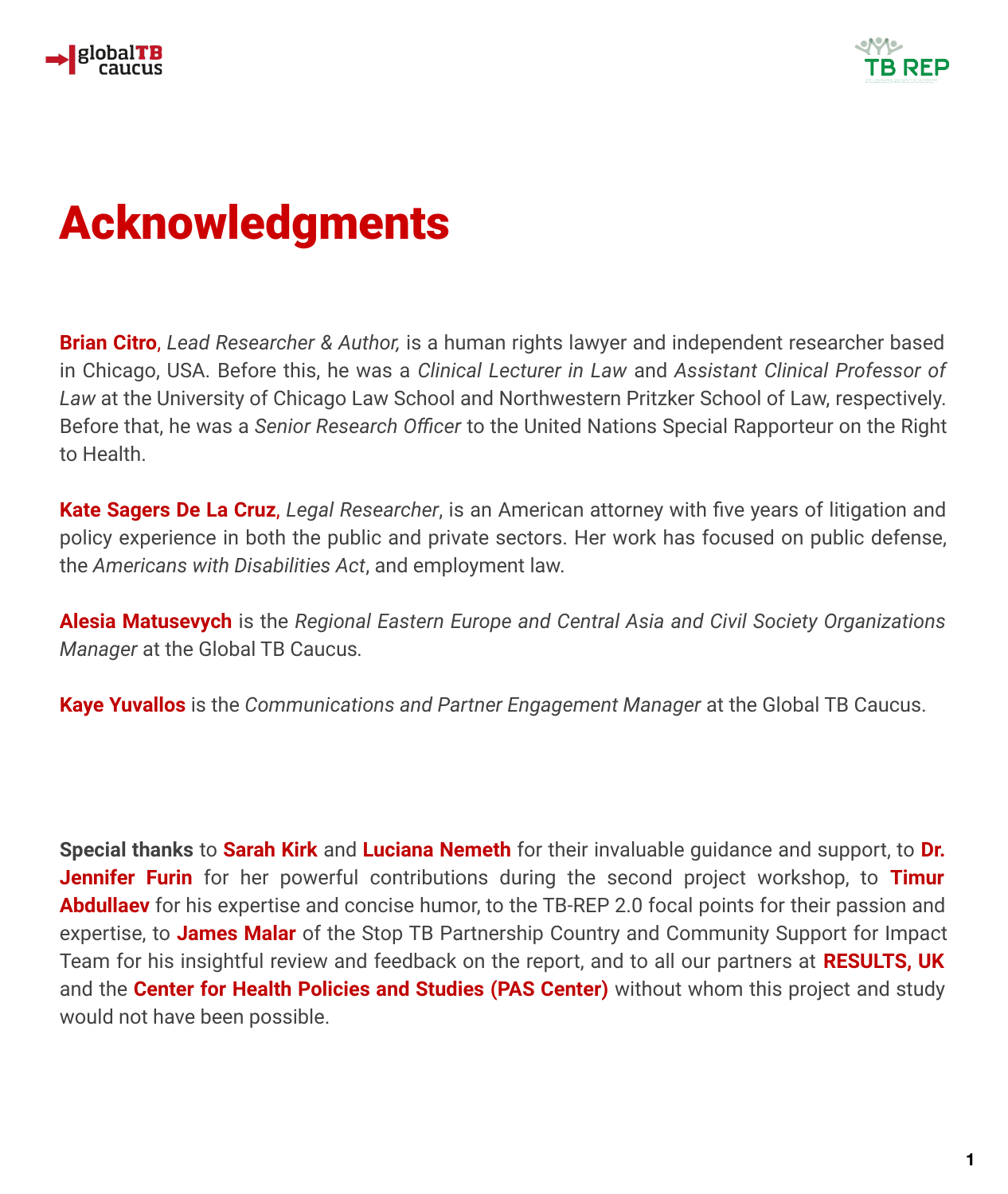<span id="page-3-0"></span>



# Introduction

The Global TB Caucus is a unique international network of more than 2,500 parliamentarians with a presence in more than 150 countries. The Caucus works collectively and individually through its members to end TB.

This Global TB Caucus study is part of an initiative to promote people-centered, rights-based TB legislation in Eastern Europe and Central Asia. The study is part of the Tuberculosis Regional Eastern European and Central Asian 2.0 Project (TB-REP 2.0) administered by the Center for Health Policies and Studies (PAS Center) to advance quality, people-centered TB care in the region with support from the Global Fund Strategic Initiatives program.

This study comprises **11 countries** in Eastern Europe and Central Asia:

**Republic of Armenia, Republic of Azerbaijan, Republic of Belarus, Georgia, Republic of Kazakhstan, Kyrgyz Republic, Republic of Moldova, Republic of Tajikistan, Republic of Turkmenistan, Ukraine, and Republic of Uzbekistan**

This study's **objectives** are to:

- Complete a legislative landscape survey to identify and analyze laws related to TB in the study countries; and
- Develop recommendations for people-centered, rights-based TB legislation in the region.

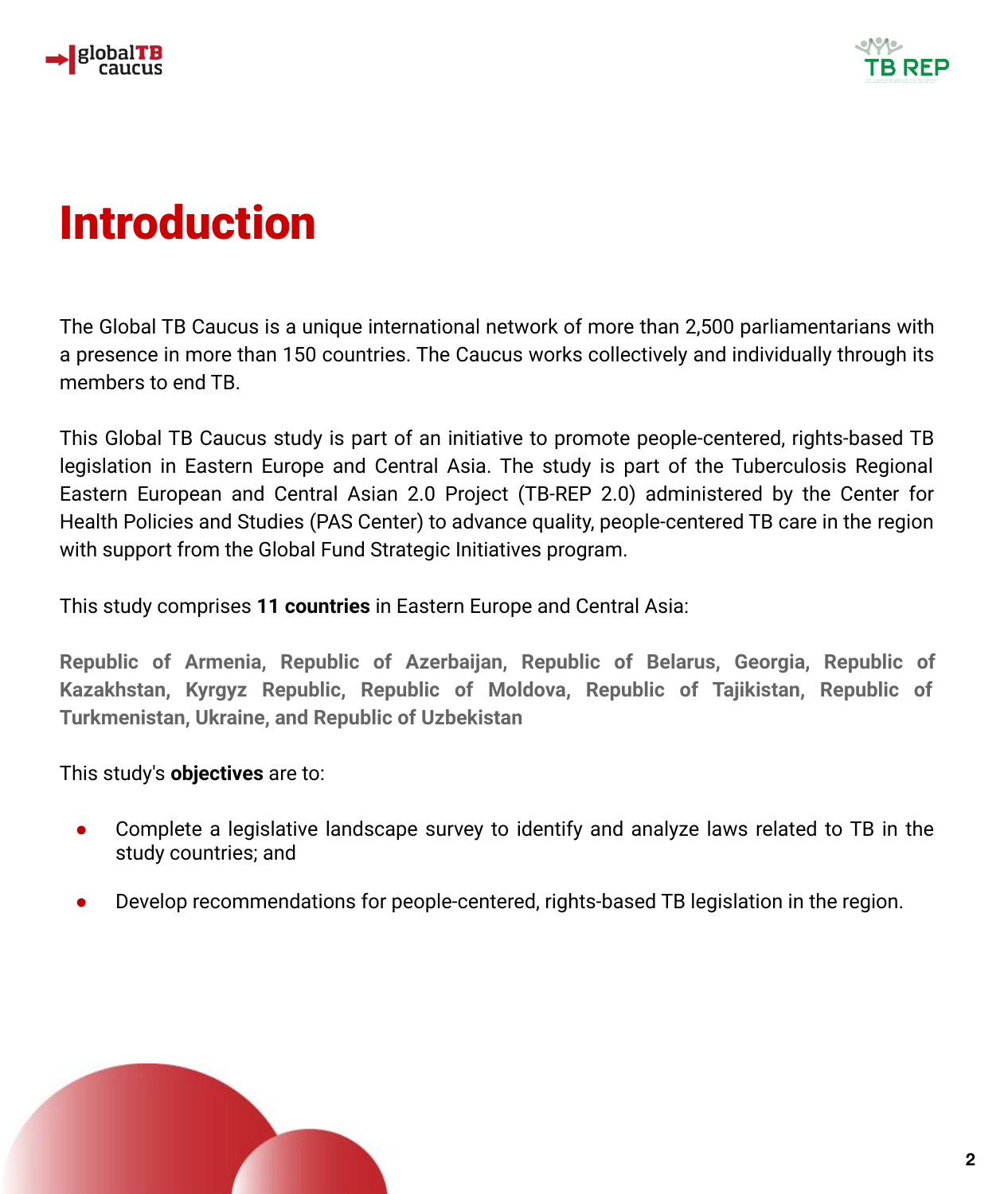<span id="page-4-0"></span>



## **Background**

In 2018, the United Nations (UN) General Assembly held the first-ever High-Level Meeting on the Fight against Tuberculosis (UNHLM). In a Political Declaration produced at the meeting, Heads of State committed to a series of ambitious targets to end TB by 2030. In addition to successfully treating 40 million people with TB by 2022, countries made many other pioneering commitments. These include increasing financing for TB, enabling a multisectoral disease response, meaningfully engaging civil society and affected communities, ensuring social protection for vulnerable groups, providing treatment support and people-centered, community-based care, reforming discriminatory laws, and protecting and promoting the human rights of people affected by  $TB.<sup>1</sup>$ 

In 2020, delegations to the Board of the Stop TB Partnership representing civil society organizations and communities affected by TB around the world published *[A Deadly Divide: TB Commitments vs. TB](https://www.stoptb.org/communities-rights-and-gender-crg/deadly-divide-tb-commitments-vs-tb-realities) [Realities](https://www.stoptb.org/communities-rights-and-gender-crg/deadly-divide-tb-commitments-vs-tb-realities)***.** Based on consultations with members of civil society and people affected by TB in more than 60 countries, the report highlights progress made towards fulfilling the UNHLM Political Declaration and draws attention to the deadly divide between countries' commitments and the reality of what has been delivered on the ground. To close this gap, the report makes six calls for action: (1) reach all people through TB prevention, diagnosis, treatment, and care through ambitious and time-bound national targets; (2) make the TB response rights-based, equitable, and stigma-free, with communities at the center; (3) accelerate the development of, and access to, essential new tools to end TB; (4) invest the funds necessary to end TB; (5) commit to accountability, multisectoral cooperation, and leadership on TB; and (6) leverage COVID-19 as a strategic opportunity to end TB.

In line with the UNHLM Political Declaration and these urgent calls for action, this study builds on the Global TB Caucus's **[legislative work in the Americas](https://www.globaltbcaucus.org/legislation)** and its *[Key Considerations for Tuberculosis](https://stoptb.org/assets/documents/communities/Key%20Considerations%20for%20TB%20Legislation%20(2019).pdf) [Legislation](https://stoptb.org/assets/documents/communities/Key%20Considerations%20for%20TB%20Legislation%20(2019).pdf)***.** This study is also predicated on the recent technical brief on TB and human rights, *[Activating a Human Rights-Based Tuberculosis Response,](https://stoptb.org/assets/documents/communities/Activating%20A%20Human%20Rights%20Based%20Tuberculosis%20Response_Policy%20Brief%20(2020).pdf)* written by Brian Citro in partnership with the Global Coalition of TB Activists, Stop TB Partnership, and Northwestern Pritzker School of Law Bluhm Legal Clinic. Brian Citro's fieldwork in [Azerbaijan](https://undocs.org/A/HRC/23/41/Add.1) and [Tajikistan](https://undocs.org/A/HRC/23/41/Add.2) as a Senior Research Officer for the United Nations Special Rapporteur on the Right to Health and the Stop TB Partnership's

<sup>1</sup> United Nations General Assembly, *Political Declaration of the High-Level Meeting of the General Assembly on the Fight against Tuberculosis,* UN Doc. A/RES/73/3 (Oct. 18, 2018). Available at https://digitallibrary.un.org/record/1649568?ln=en.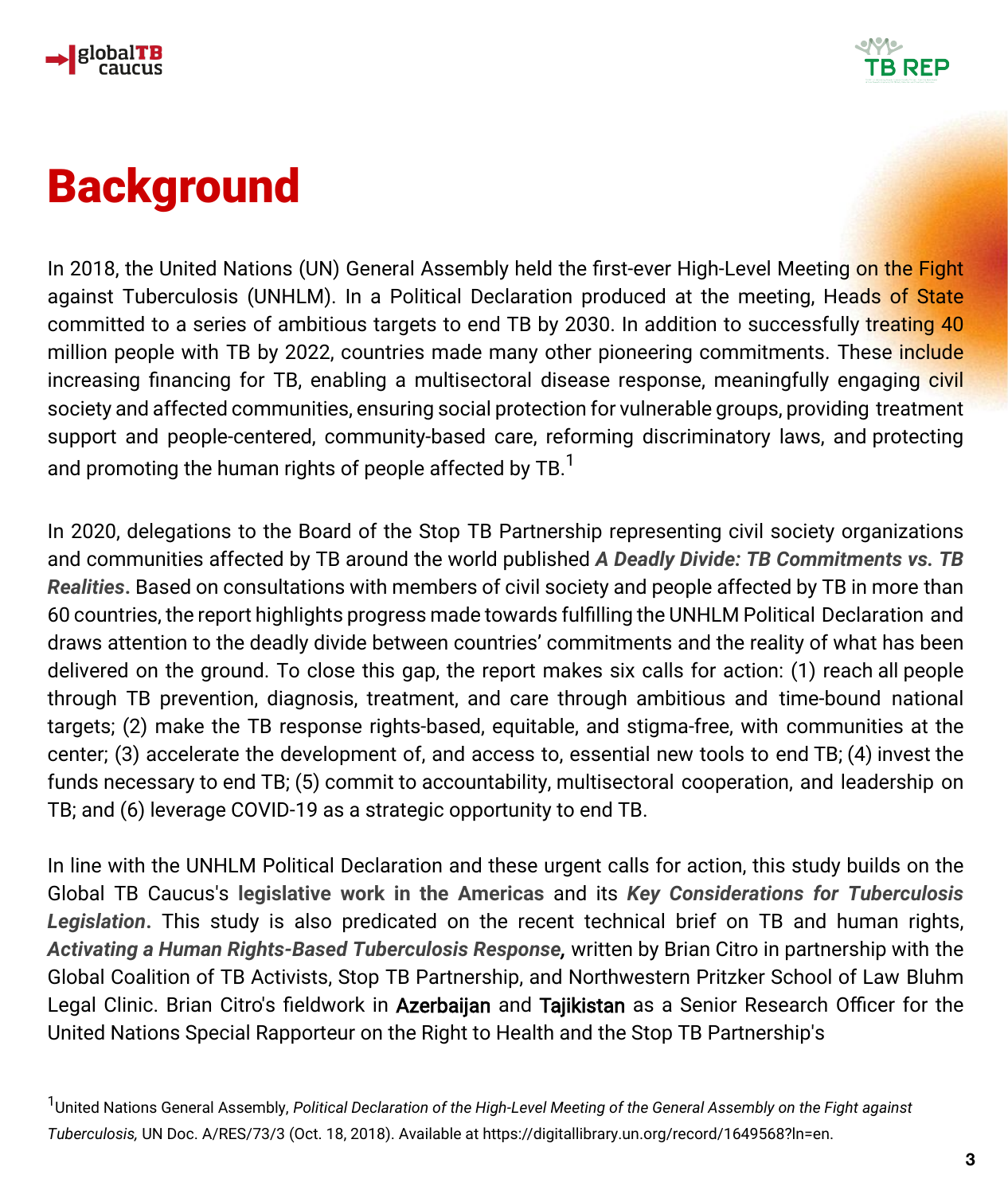



**[Community, Rights and Gender \(CRG\) Assessments](https://www.stoptb.org/prioritising-people-human-rights-gender/communities-rights-and-gender-crg)** in Eastern Europe and Central Asia also informed this study.

In 2021, the Stop TB Partnership Country and Community Support for Impact Team, people affected by TB in the Democratic Republic of the Congo, Indonesia, and Ukraine, and Brian Citro published a technical analysis of the findings from CRG Assessments conducted in 20 countries, including Georgia, Kazakhstan, Kyrgyzstan, Tajikistan, and Ukraine. The research and analysis in the article, entitled *[Building the Evidence for a Rights-Based, People-Centered, Gender-Transformative](https://www.hhrjournal.org/2021/12/building-the-evidence-for-a-rights-based-people-centered-gender-transformative-tuberculosis-response-an-analysis-of-the-stop-tb-partnership-community-rights-and-gender-tuberculosis-assessment/#_edn53)  [Tuberculosis Response: An Analysis of the Stop TB Partnership Community, Rights, and Gender](https://www.hhrjournal.org/2021/12/building-the-evidence-for-a-rights-based-people-centered-gender-transformative-tuberculosis-response-an-analysis-of-the-stop-tb-partnership-community-rights-and-gender-tuberculosis-assessment/#_edn53)*  **[Tuberculosis Assessment](https://www.hhrjournal.org/2021/12/building-the-evidence-for-a-rights-based-people-centered-gender-transformative-tuberculosis-response-an-analysis-of-the-stop-tb-partnership-community-rights-and-gender-tuberculosis-assessment/#_edn53), further laid the groundwork for this study.<sup>2</sup>** 

This study is also based on discussions, debates, and information shared during three regional workshops the Caucus conducted from September to December 2021. These workshops involved the study's researchers and project manager, the TB-REP 2.0 national focal points, Dr. Jennifer Furin of Harvard Medical School, honorable Members of Parliament from Armenia, Belarus, Kazakhstan, Tajikistan, and Ukraine, and members of civil society and groups of people affected by TB from around the region.

<sup>2</sup>Brian Citro et al., *Building the Evidence for a Rights-Based, People-Centered, Gender-Transformative Tuberculosis Response: An Analysis of the Stop TB Partnership Community, Rights, and Gender Tuberculosis Assessment*, 23 Health and Human Rights Journal 2, 253-267 (Dec. 2021).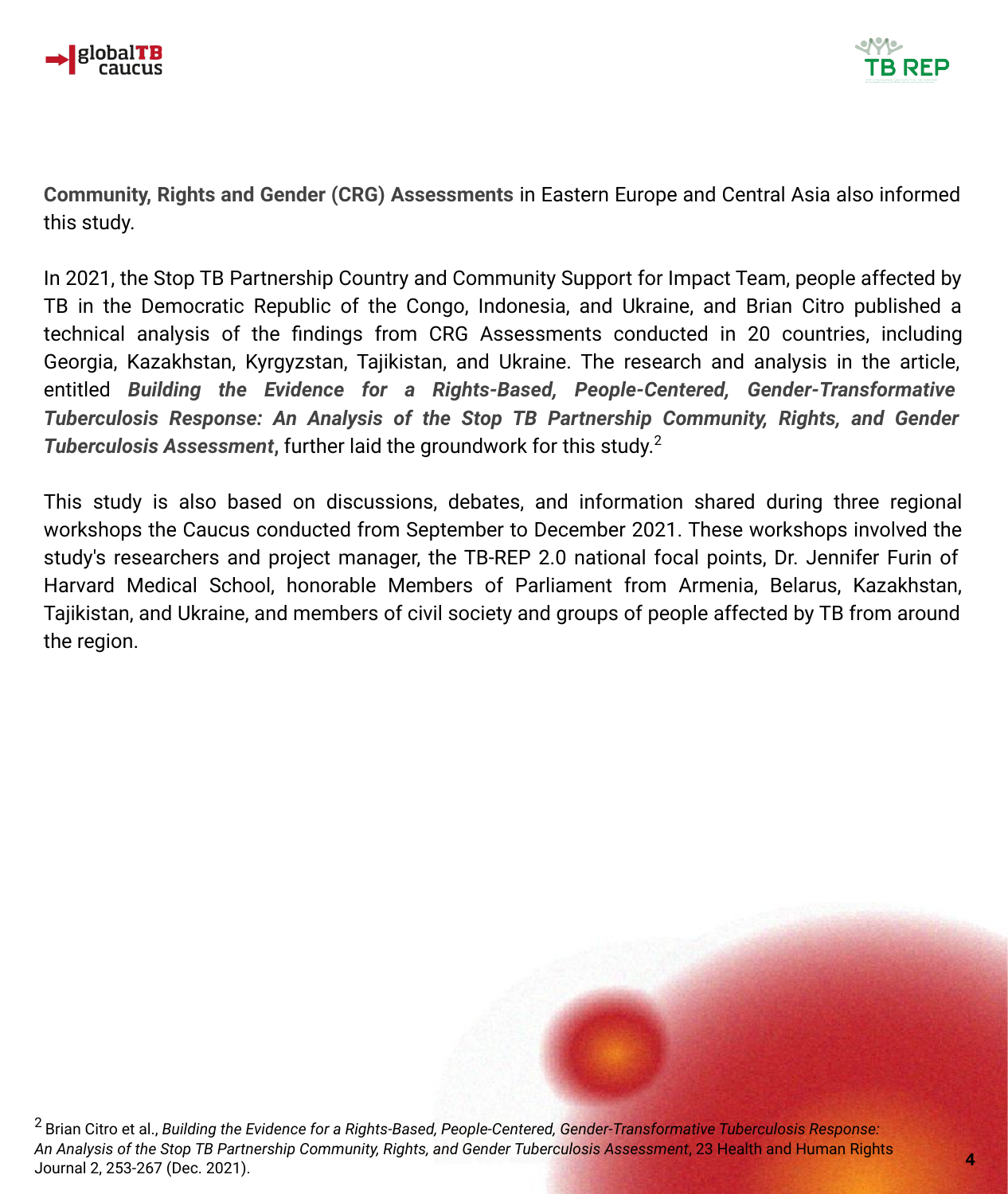<span id="page-6-0"></span>



# Methodology & Limitations

The researchers conducted online legal research to identify the legislation in this study using the following websites, databases, and search engine:

- Official government websites of the study countries.
- **[CIS Legislation](https://cis-legislation.com/)** (a database of legislation in members of the Commonwealth of Independent States).
- **[International Labour Organization NATLEX](https://www.ilo.org/dyn/natlex/natlex4.home?p_lang=en)** (a database of national labor, social security, and related human rights legislation).
- Google Search.

The researchers read and used keyword searches to analyze the legislation following the research framework detailed below. They then invited external reviewers to review and provide feedback on the research findings, report, and recommendations. The researchers received and incorporated feedback from five external reviewers, including a TB doctor, a TB survivor, and other experts.

This study was subject to two main limitations. First, the researchers could not travel to the study countries due to the ongoing COVID-19 pandemic. They relied on desk-based research, email communications, and video conferencing. Second, the researchers are native English speakers. They used Google Translate and other machine translations provided by the Commonwealth of Independent States (CIS) Legislation database and official government websites to translate legislation into English. In addition, to reviewing the translated legislation, the researchers conducted keyword searches in the original language of each law. The three workshops associated with this study involved simultaneous English and Russian translation.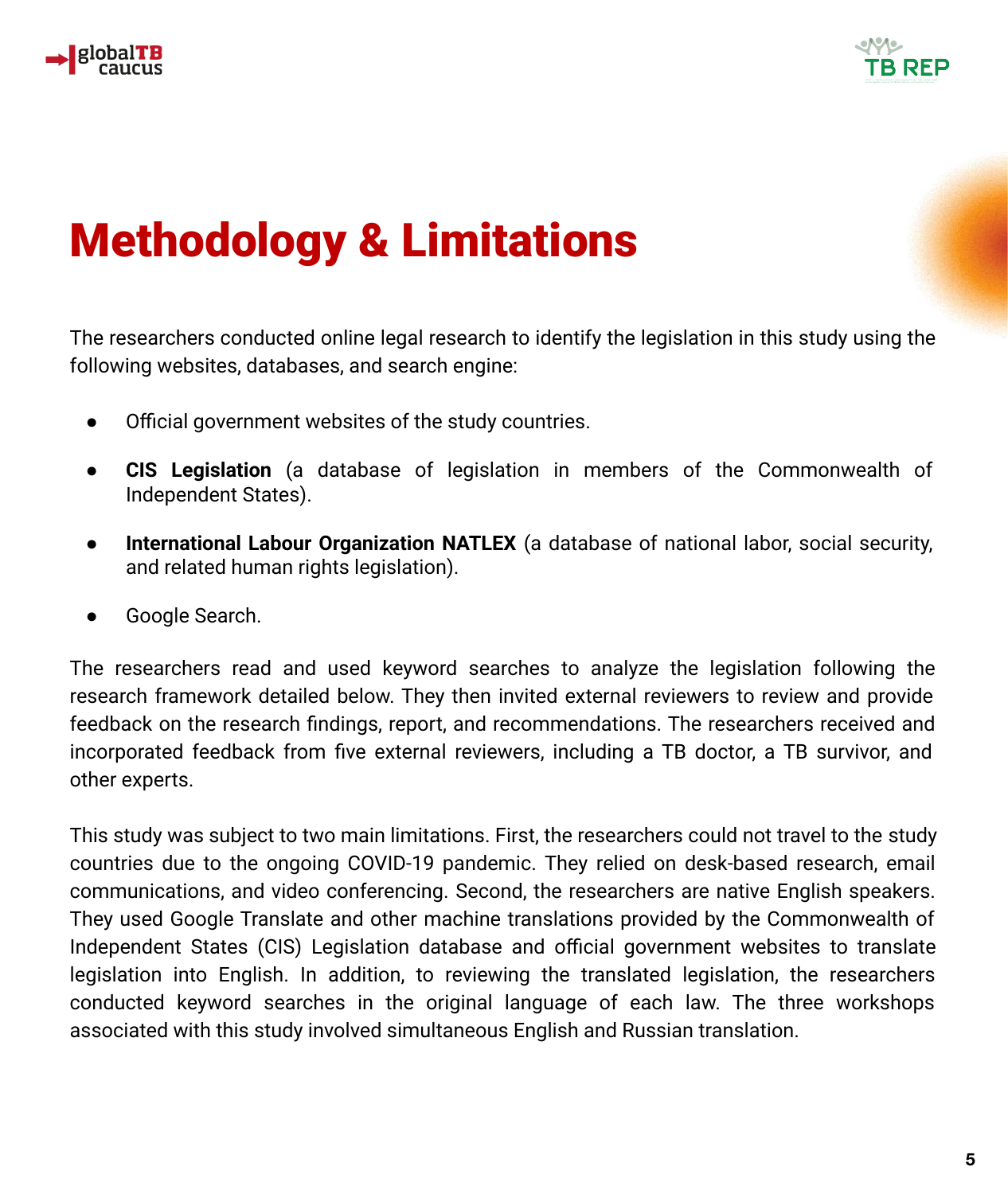<span id="page-7-0"></span>



### Research Framework

This study's research framework has five main aspects.

**First**, this study involved 11 countries in Eastern Europe and Central Asia, as listed above.

**Second**, this study reviewed enacted legislation in the study countries as the primary source of law.<sup>3</sup>

**Third**, this study focused on 5 types of legislation:

- 1. TB laws
- 2. Infectious disease laws
- 3. Public health, health care, and health system laws
- 4. Sanitation and epidemiology laws
- 5. Labor laws

**Fourth**, this study relied on a variety of normative sources to analyze the legislation:

| <b>Global TB Plans</b>                                                                                                                                                                                           | <b>Normative Legislative</b>                                                                                                                                                                                                                                                                                                                                                                                                                                                                                                                                                                                                                                                                                | <b>Global TB</b>                                                                                                                |
|------------------------------------------------------------------------------------------------------------------------------------------------------------------------------------------------------------------|-------------------------------------------------------------------------------------------------------------------------------------------------------------------------------------------------------------------------------------------------------------------------------------------------------------------------------------------------------------------------------------------------------------------------------------------------------------------------------------------------------------------------------------------------------------------------------------------------------------------------------------------------------------------------------------------------------------|---------------------------------------------------------------------------------------------------------------------------------|
| and Commitments                                                                                                                                                                                                  | and Legal Sources                                                                                                                                                                                                                                                                                                                                                                                                                                                                                                                                                                                                                                                                                           | <b>Standards</b>                                                                                                                |
| <b>Political Declaration of the UN General</b><br><b>Assembly High-Level Meeting on</b><br><b>Tuberculosis, UN General Assembly</b><br><b>End TB Strategy, WHO</b><br>Global Plan to End TB, Stop TB Partnership | Good Practice in Legislation and Regulations for TB<br>Control: An Indicator of Political Will, WHO<br>Key Considerations for Tuberculosis Legislation,<br>Global Fund, Stop TB Partnership, Global TB Caucus<br>General Comment No. 14: The Right to the Highest<br>Attainable Standard of Health (Art. 12), UN<br>Committee on Economic, Social and Cultural Rights<br>Declaration of the Rights of People Affected by TB,<br><b>Stop TB Partnership, TBpeoplE</b><br>Activating a Human Rights-Based TB Response: A<br>Technical Brief for Policymakers and Program<br>Implementers, Stop TB Partnership, Global Coalition<br>of TB Activists, Northwestern Pritzker School of<br>Law Bluhm Legal Clinic | International Standards for Tuberculosis Care (3rd ed)<br>Ethics Guidance for the Implementation of the End TB<br>Strategy, WHO |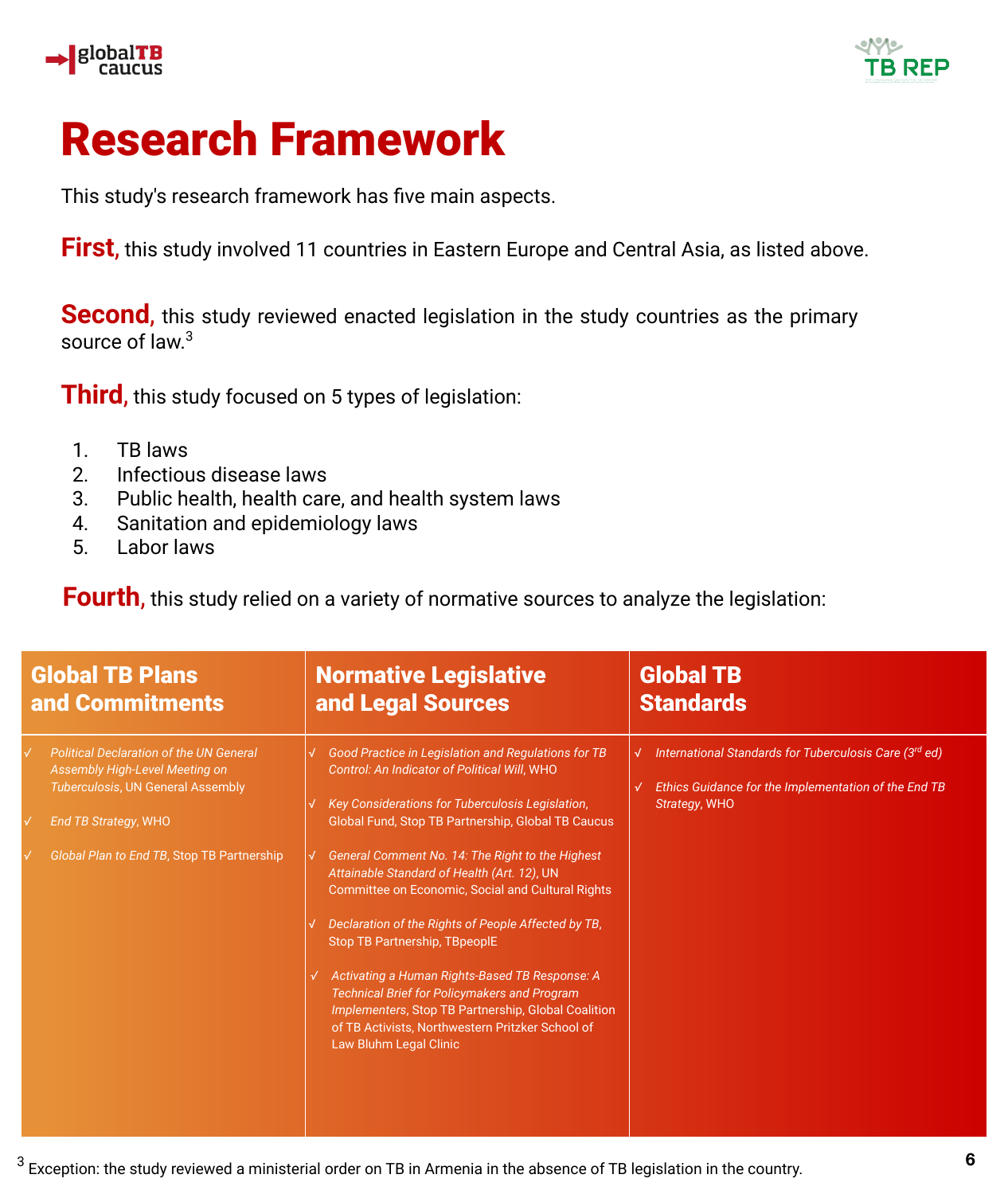



Fifth, the researchers developed a series of questions based on these normative sources with which to analyze legislation in the study countries:

| <b>TB Laws</b>                                                                                                                            | Is there is a list of patient<br>1.<br>obligations or responsibilities?<br>Is there a list of rights?<br>2.<br>Is the right to nondiscrimination<br>3.<br>based on health status protected?<br>4. Are the rights to privacy or<br>confidentiality protected?<br>5. Are employment rights provided?<br>Is the right to information<br>6.<br>provided? | Is judicial protection of rights or<br>7.<br>access to legal remedies provided?<br>Is social protection provided?<br>8.<br>Is treatment support, such as<br>9.1<br>counseling, food, or travel<br>expenses, provided?<br>Is disability status recognized?<br>10.<br>Is TB recognized as an<br>11.<br>occupational disease (not limited<br>to health workers)? | 12. Are TB key or vulnerable<br>populations recognized?<br>13. Is a role for civil society<br>organizations provided?<br>14. Is compulsory hospitalization or<br>treatment permitted?<br>15. Are court procedures or the right to<br>appeal for compulsory<br>hospitalization, treatment, or<br>isolation provided? |
|-------------------------------------------------------------------------------------------------------------------------------------------|------------------------------------------------------------------------------------------------------------------------------------------------------------------------------------------------------------------------------------------------------------------------------------------------------------------------------------------------------|---------------------------------------------------------------------------------------------------------------------------------------------------------------------------------------------------------------------------------------------------------------------------------------------------------------------------------------------------------------|---------------------------------------------------------------------------------------------------------------------------------------------------------------------------------------------------------------------------------------------------------------------------------------------------------------------|
| <b>Infectious Disease,</b><br><b>Public Health, Health</b><br><b>Care, Health System,</b><br>and Sanitation &<br><b>Epidemiology Laws</b> | Is TB explicitly addressed?<br>1.<br>Is there is a list of patient<br>2.<br>obligations or responsibilities?<br>3.<br>Is there a list of rights?<br>Is the right to nondiscrimination<br>4.<br>based on health status protected?<br>Are the rights to privacy or<br>5.<br>confidentiality protected?<br>6. Is the right to information<br>provided?  | Are employment rights provided?<br>7.<br>Is judicial protection of rights or<br>8.<br>access to legal remedies provided?<br>Is social protection provided?<br>9 <sub>1</sub><br>Is disability status recognized?<br>10.<br>Is a role for civil society<br>11.<br>organizations provided?                                                                      | 12. Is compulsory hospitalization or<br>treatment required?<br>13. Is compulsory hospitalization or<br>treatment permitted?<br>14. Are court procedures or the right to<br>appeal for compulsory<br>hospitalization, treatment, or<br>isolation provided?                                                           |
| <b>Labor Laws</b>                                                                                                                         | 1. Is TB explicitly addressed?<br>2. If TB is addressed, is it recognized<br>as an occupational disease (not<br>limited to health workers)?<br>3. Are infectious diseases explicitly<br>addressed?<br>4. Is worker's health recognized and<br>protected?                                                                                             | 5.<br>Is the right to nondiscrimination<br>protected?<br>6. Is discrimination based on TB<br>prohibited?<br>Is discrimination based on HIV<br>7.<br>prohibited?<br>Is discrimination based on<br>8.<br>infectious disease prohibited?                                                                                                                         | 9. Is discrimination based on health<br>status prohibited?<br>10. Is discrimination based on<br>disability prohibited?<br>11. Is discrimination based on "other"<br>status prohibited?                                                                                                                              |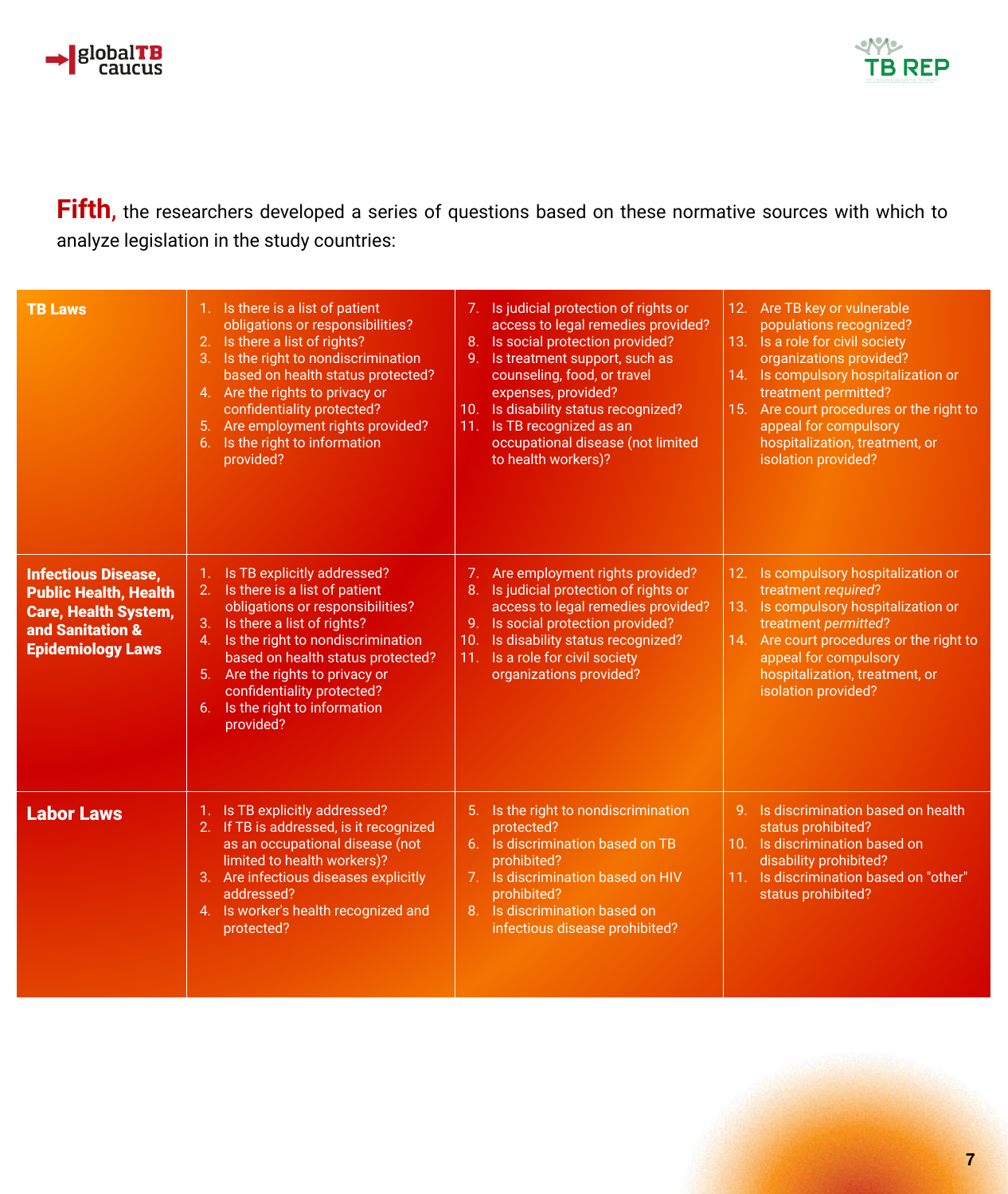<span id="page-9-0"></span>



# 10 Key Results & Takeaways

- **1. None of the laws in this study prohibit discrimination against people affected by TB.**
- **2. All the TB and infectious disease laws allow compulsory hospitalization or treatment,** but 25% of the TB laws and 67% of the infectious disease laws do not provide court procedures or the right to appeal.
- **3. None of the TB laws provide a role for civil society or community groups** in the disease response, but all the infectious disease laws and 70% of the public health and health care laws do.
- **4. Only one TB law and none of the infectious disease laws protect the rights to privacy or confidentiality,** but 80% of the public health and health care laws do.
- **5. None of the labor laws and only one TB law recognize TB as an occupational disease** for all workers (not limited to health workers).
- **6. Only one TB law provides judicial protection** of rights or access to legal remedies.
- **7. Only 25% of the TB laws recognize TB key or vulnerable populations.**
- **8. 75% of the TB laws include lists of both patient obligations and rights.**
- **9. Approximately 40% of the TB laws do not provide employment rights** for people affected by TB.
- **10. All the infectious disease, public health, and health care laws, and 75% of the TB laws provide the right to information.**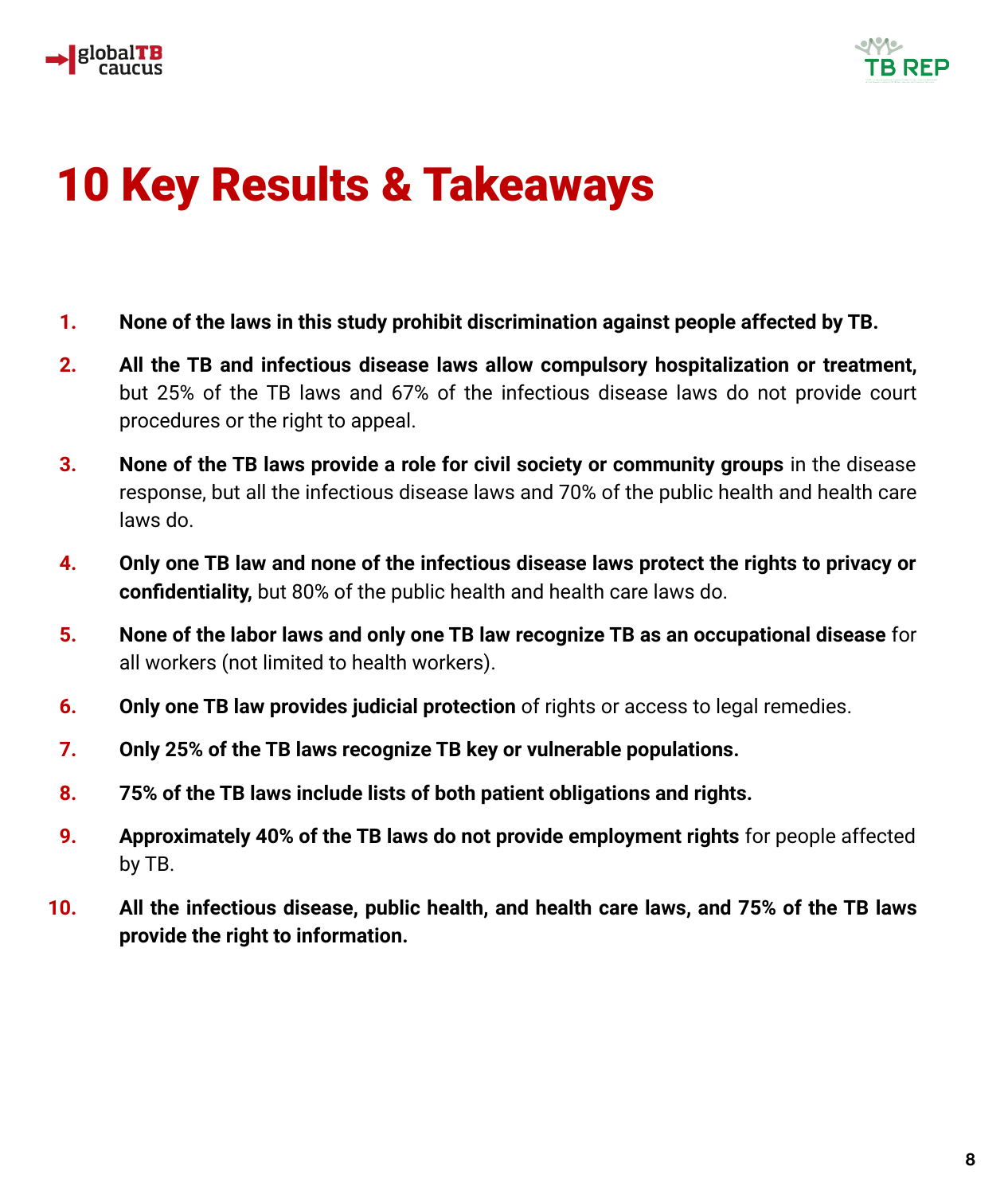<span id="page-10-0"></span>



## Full Results & Analysis

### Tuberculosis Laws

**7 of 11 countries** in the study, or **64%,** have laws on TB—i.e., legislation that is specific to TB:

- **1. Azerbaijan** (No. 875-IQ, 2000)
- **5. Tajikistan**\* (No. 1413, 2017)
- **2. Georgia** (No. 4629-Iს, 2015)<sup>4</sup> **3. Kyrgyzstan** (No. 65, 1998)
- **6. Ukraine** (No. 2586-III, 2001) **7. Uzbekistan** (No. 215-II-son, 2001)
- **4. Moldova** (No.153-XVI, 2008)
- Armenia\*\* (No. 21-N, 2008)

|                             | 1                            | 2                            | 3               | 4                            | 5                            | 6                       | 7                            | 8                        | 9                    | 10             | 11                           | 12                           | 13                      | 14                                               | 15                          |
|-----------------------------|------------------------------|------------------------------|-----------------|------------------------------|------------------------------|-------------------------|------------------------------|--------------------------|----------------------|----------------|------------------------------|------------------------------|-------------------------|--------------------------------------------------|-----------------------------|
|                             | <b>Patient</b><br>obligs     | <b>List of</b><br>rights     | Non-<br>discrim | <b>Privacy</b><br>Confid     | <b>Empl</b><br>rights        | <b>Right</b><br>to info | Jud<br>protect               | <b>Social</b><br>protect | <b>Treat</b><br>supp | <b>Disabl</b>  | Occup<br>disease             | Key<br>vuln<br>groups        | <b>Civil</b><br>society | $\fbox{\bf Comp} \atop \text{\bf hosp}$<br>treat | <b>Appeal</b><br>court proc |
| Azerbaijan<br>(2000)        | Yes                          | Yes                          | No              | $\operatorname{\mathsf{No}}$ | Yes                          | Yes                     | $\operatorname{\mathsf{No}}$ | Yes                      | Yes                  | Yes            | Yes                          | No                           | No                      | Yes                                              | No                          |
| Georgia<br>(2016)           | $\operatorname{\mathsf{No}}$ | $\operatorname{\mathsf{No}}$ | No              | $\operatorname{\mathsf{No}}$ | $\operatorname{\mathsf{No}}$ | No                      | $\operatorname{\mathsf{No}}$ | Yes                      | Yes                  | No             | $\operatorname{\mathsf{No}}$ | No                           | No                      | Yes                                              | Yes                         |
| Kyrgyzstan<br>(1998)        | Yes                          | Yes                          | No              | No                           | Yes                          | Yes                     | Yes                          | Yes                      | Yes                  | Yes            | $\operatorname{\mathsf{No}}$ | No                           | No                      | Yes                                              | Yes                         |
| Moldova<br>(2008)           | Yes                          | Yes                          | No              | $\operatorname{\mathsf{No}}$ | $\operatorname{\mathsf{No}}$ | Yes                     | $\operatorname{\mathsf{No}}$ | Yes                      | $\mathsf{No}$        | Yes            | $\mathsf{No}$                | $\mathsf{No}$                | No                      | Yes                                              | Yes                         |
| Tajikistan*<br>(2017)       | Yes                          | Yes                          | No              | Yes                          | Yes                          | Yes                     | $\operatorname{\mathsf{No}}$ | Yes                      | Yes                  | Yes            | $\operatorname{\mathsf{No}}$ | $\operatorname{\mathsf{No}}$ | No                      | Yes                                              | Yes                         |
| <b>Ukraine</b><br>(2001)    | Yes                          | Yes                          | No              | $\mathsf{No}$                | Yes                          | Yes                     | No                           | Yes                      | Yes                  | Yes            | No                           | Yes                          | No                      | Yes                                              | Yes                         |
| <b>Uzbekistan</b><br>(2001) | Yes                          | Yes                          | No              | No                           | Yes                          | Yes                     | No                           | Yes                      | Yes                  | Yes            | $\operatorname{\mathsf{No}}$ | No                           | No                      | Yes                                              | Yes                         |
| Armenia**<br>(2008)         | $\operatorname{\mathsf{No}}$ | $\operatorname{\mathsf{No}}$ | No              | $\operatorname{\mathsf{No}}$ | $\operatorname{\mathsf{No}}$ | No                      | $\operatorname{\mathsf{No}}$ | No                       | No                   | No             | $\mathsf{No}$                | Yes                          | No                      | Yes                                              | No                          |
|                             | 75% Y<br>25% N               | 75% Y<br>25% N               | 0% Y<br>100% N  | 13% Y<br>88% N               | 63% Y<br>38% N               | 75% Y<br>25% N          | 13% Y<br>88% N               | 88% Y<br>13% N           | 75% Y<br>25% N       | 75% Y<br>25% N | 13% Y<br>88% N               | 25% Y<br>75% N               | 0% Y<br>100% N          | 100% Y<br>0% N                                   | 75% Y<br>25% N              |

<sup>4</sup>Entered into force January 1, 2016.

\*\*Ministry of Health order on TB, not legislation **9**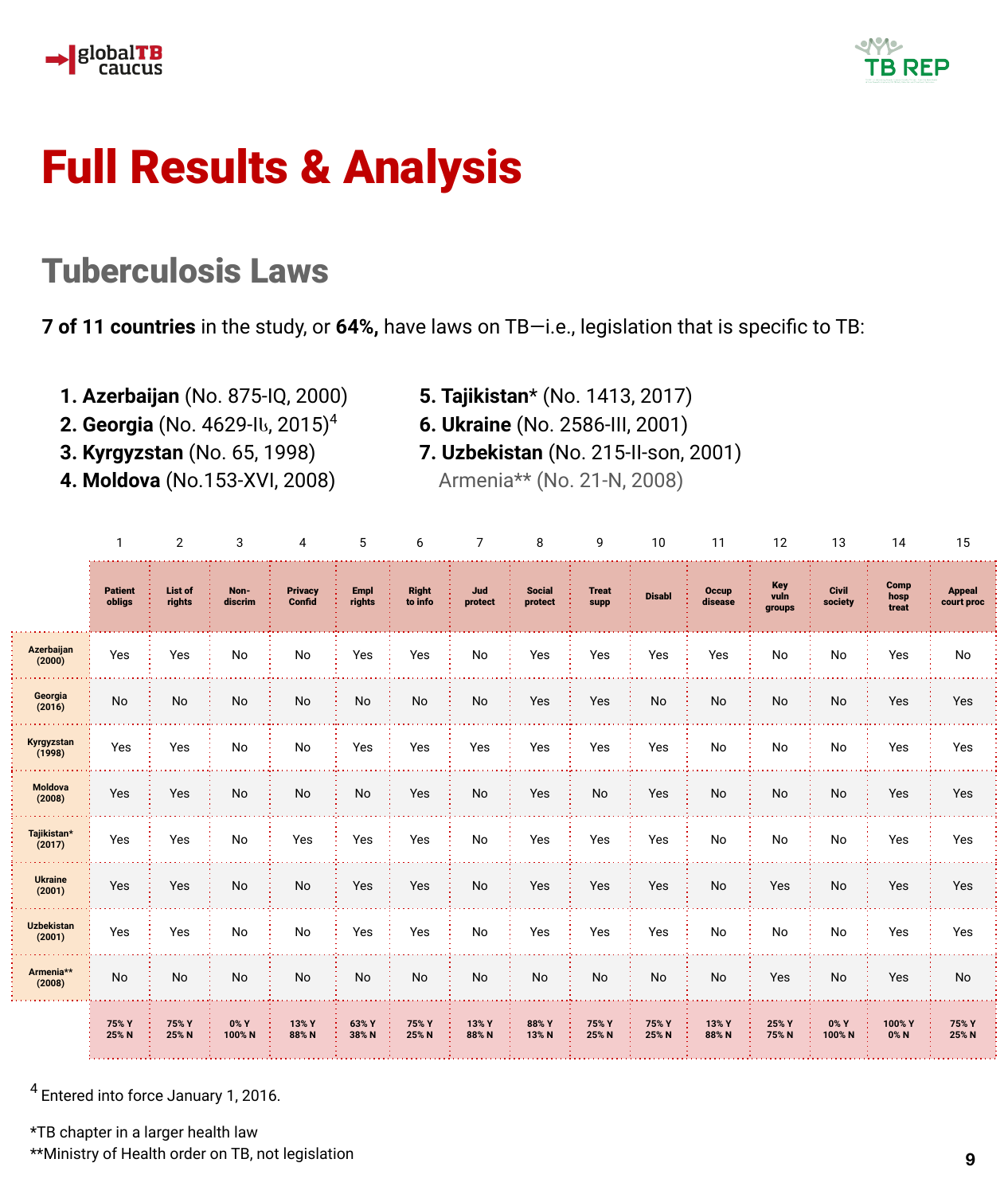<span id="page-11-0"></span>



### Infectious Disease Laws

**3 of 11 countries** in the study, or **27%,** have infectious disease laws:

- **1. Belarus** (No. 345-3, 2012)
- **2. Turkmenistan** (No. 2506, 2021)
- **3. Ukraine** (No. 1645-III, 2000)

|                               |                | 2                        | 3                 | 4               | 5                        | 6                     |                         | 8                          | 9                        | 10             | 11                      | 12                           | 13                            | 14                             |
|-------------------------------|----------------|--------------------------|-------------------|-----------------|--------------------------|-----------------------|-------------------------|----------------------------|--------------------------|----------------|-------------------------|------------------------------|-------------------------------|--------------------------------|
|                               | <b>TB</b>      | <b>Patient</b><br>obligs | List of<br>rights | Non-<br>discrim | <b>Privacy</b><br>confid | <b>Empl</b><br>rights | <b>Right to</b><br>info | <b>Judicial</b><br>protect | <b>Social</b><br>protect | <b>Disabl</b>  | <b>Civil</b><br>society | Comp<br>hosp<br>treat<br>req | Comp<br>hosp<br>treat<br>perm | <b>Appeal</b><br>court<br>proc |
| <b>Belarus</b><br>(2012)      | No             | Yes                      | Yes               | No              | No                       | No                    | Yes                     | No                         | No                       | No             | Yes                     | No                           | Yes                           | Yes                            |
| <b>Turkmenistan</b><br>(2021) | Yes            | Yes                      | Yes               | No              | No                       | Yes                   | Yes                     | No                         | Yes                      | Yes            | Yes                     | Yes                          | Yes                           | No                             |
| <b>Ukraine</b><br>(2000)      | Yes            | Yes                      | Yes               | No              | No                       | No                    | Yes                     | Yes                        | Yes                      | Yes            | Yes                     | Yes                          | Yes                           | No                             |
|                               | 67% Y<br>33% N | 100% Y<br>0% N           | 100% Y<br>0% N    | 0% Y<br>100% N  | 0% Y<br>100% N           | 33% Y<br>67% N        | 100% Y<br>0% N          | 33% Y<br>67% N             | 67% Y<br>33% N           | 67% Y<br>33% N | 100% Y<br>0% N          | 67% Y<br>33% N               | 100% Y<br>0% N                | 33% Y<br>67% N                 |

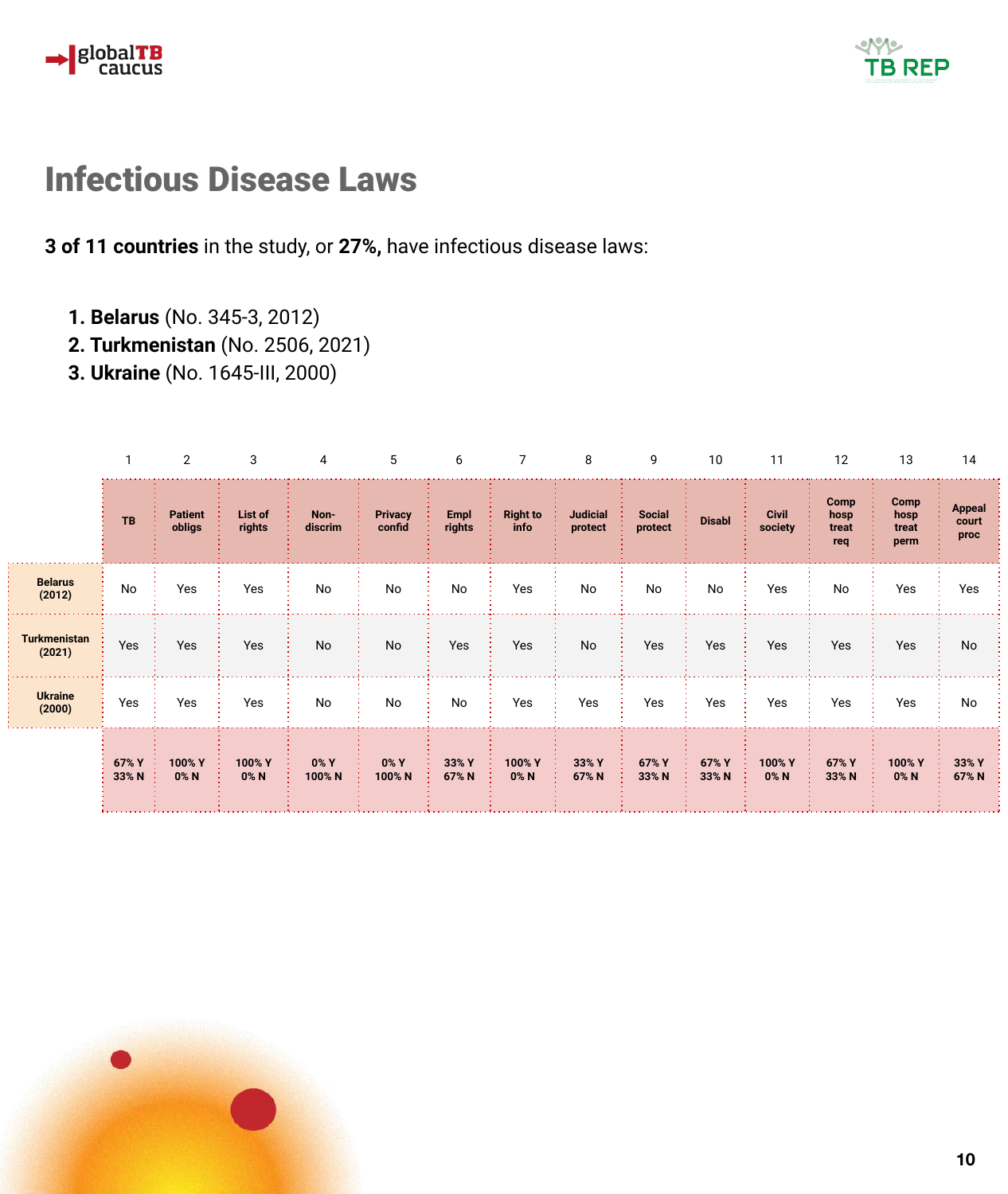<span id="page-12-0"></span>



### Public Health and Health Care Laws

**10 of 11 countries** in the study, or **91%,** have public health or health care laws:

#### **1. Azerbaijan**

(No. 360-IQ, 1997, public health)

**2. Belarus** (No. 2435-XII, 1993, health care)

**3. Georgia** (No. 5069-ES, 2015, public health)

#### **4. Kazakhstan**

(No. 360-VI ЗРК, 2020, public health & health system)

#### **5. Kyrgyzstan**

(No. 6, 2005, public health)

#### **6. Moldova**\*

(No. 411-XIII, 1995, health protection & health care; No. 263-XVI, 2005, patient rights & obligations; No. 10-XVI, 2009, public health)

#### **7. Tajikistan**

(No. 1413, 2017, health care)

#### **8. Turkmenistan**

(No. 223-V, 2015, public health)

- **9. Ukraine** (No. 2801-XII, 1992, health care)
- **10. Uzbekistan** (No. 265-I-son, 1996, public health)

|                                                                                                                    |                | $\overline{2}$ | 3                 | 4               | 5                 | $6\phantom{1}6$ | $\overline{7}$   | 8                   | 9                        | 10             | 11               | 12             | 13             | 14                                         |
|--------------------------------------------------------------------------------------------------------------------|----------------|----------------|-------------------|-----------------|-------------------|-----------------|------------------|---------------------|--------------------------|----------------|------------------|----------------|----------------|--------------------------------------------|
|                                                                                                                    | <b>TB</b>      | Patient obligs | List of<br>rights | Non-<br>discrim | Privacy<br>confid | Empl<br>rights  | Right<br>to info | Judicial<br>protect | <b>Social</b><br>protect | <b>Disabl</b>  | Civil<br>society | treat req      | treat perm     | Comp hosp: Comp hosp: Appeal court<br>proc |
| Azerbaijan<br>(1997, public health)                                                                                | Yes            | No             | Yes               | No              | Yes               | No              | Yes              | Yes                 | Yes                      | Yes            | No               | $\mathsf{No}$  | Yes            | No                                         |
| <b>Belarus</b><br>(1993, health care)                                                                              | Yes            | Yes            | Yes               | No              | Yes               | No              | Yes              | No                  | No                       | Yes            | Yes              | No             | Yes            | No                                         |
| Georgia<br>(2015, public health)                                                                                   | Yes            | Yes            | Yes               | No              | No                | No              | Yes              | No                  | No                       | No             | No               | No             | Yes            | No                                         |
| <b>Kazakhstan</b><br>(2020, public health & health<br>system)                                                      | Yes            | Yes            | Yes               | Yes             | Yes               | Yes             | Yes              | Yes                 | Yes                      | Yes            | Yes              | No             | Yes            | Yes                                        |
| Kyrgyzstan<br>(2005, public health)                                                                                | No             | Yes            | Yes               | No              | Yes               | No              | Yes              | Yes                 | Yes                      | Yes            | No               | No             | No             | n/a                                        |
| Moldova*<br>(1995, health protection & health<br>care; 2005, patient rights &<br>obligations; 2009, public health) | Yes            | Yes            | Yes               | No              | Yes               | Yes             | Yes              | Yes                 | Yes                      | Yes            | Yes              | No             | Yes            | Yes                                        |
| <b>Tajikistan</b><br>(2017, health care)                                                                           | Yes            | Yes            | Yes               | No              | No                | No              | Yes              | No                  | Yes                      | Yes            | Yes              | No             | Yes            | Yes                                        |
| <b>Turkmenistan</b><br>(2015, public health)                                                                       | No             | Yes            | Yes               | No              | Yes               | No              | Yes              | Yes                 | Yes                      | Yes            | Yes              | No             | No             | n/a                                        |
| <b>Ukraine</b><br>(1992, health care)                                                                              | Yes            | Yes            | Yes               | Yes             | Yes               | No              | Yes              | Yes                 | Yes                      | Yes            | Yes              | No             | Yes            | Yes                                        |
| <b>Uzbekistan</b><br>(1996, public health)                                                                         | No             | No             | Yes               | Yes             | Yes               | No              | Yes              | Yes                 | Yes                      | Yes            | Yes              | No             | Yes            | n/a                                        |
|                                                                                                                    | 70% Y<br>30% N | 80% Y<br>20% N | 100% Y<br>0% N    | 30% Y<br>70% N  | 80% Y<br>20% N    | 20% Y<br>80% N  | 100% Y<br>0% N   | 70% Y<br>30% N      | 80% Y<br>20% N           | 90% Y<br>10% N | 70% Y<br>30% N   | 0% Y<br>100% N | 80% Y<br>20% N | 50% Y<br>50% N                             |

\*Moldova's assessment includes multiple laws because public health, health care, and patient's rights and obligations are addressed across several pieces of legislation. **<sup>11</sup>**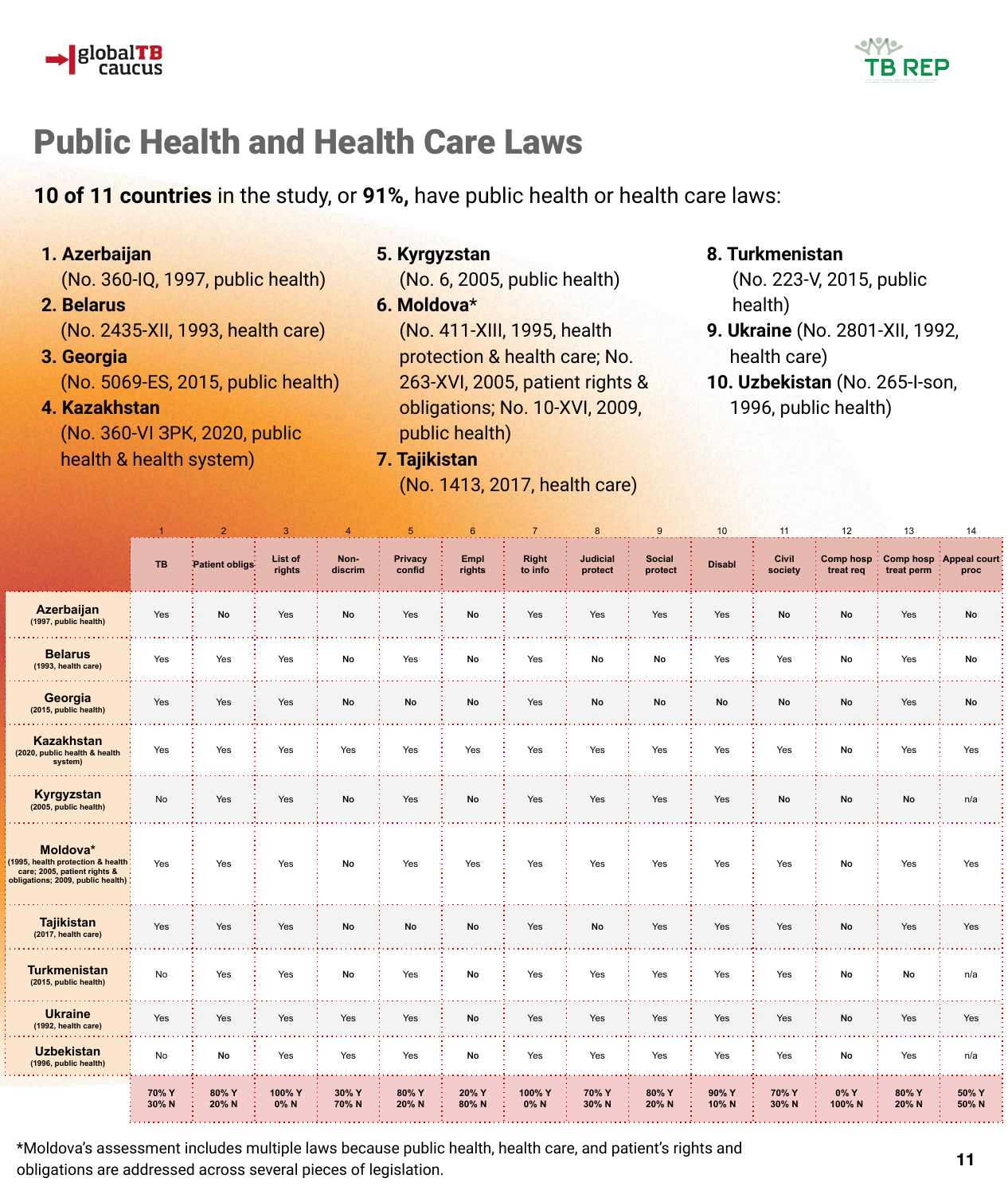<span id="page-13-0"></span>



### **Labor Laws**

**All the countries** in the study, or **100%,** have labor laws:

- **1. Armenia** (No. ZR-124, 2004)
- **2. Azerbaijan** (No. 618-IQ, 1999)
- **3. Belarus** (No. 296-Z, 1999)
- **4. Georgia** (No. 4113-რს, 2010)
- **5. Kazakhstan** (No. 414-V ZRK, 2015)
- **6. Kyrgyzstan** (No. 106, 2004)
- **7. Moldova** (No. 154-XV, 2003)
- **8. Tajikistan** (No. 1329, 2016)
- **9. Turkmenistan** (No. 30-IV, 2009) **10. Ukraine** (No. 322-VIII, 1971) **11. Uzbekistan** (No. 161, 1995)

|                               | $\mathbf{1}$                 | $\overline{2}$             | $\mathbf{3}$                 | $\overline{4}$            | 5 <sup>5</sup>  | $6\phantom{a}$    | 7 <sup>7</sup>        | 8                                         | $\overline{9}$ | 10                           | 11                             |
|-------------------------------|------------------------------|----------------------------|------------------------------|---------------------------|-----------------|-------------------|-----------------------|-------------------------------------------|----------------|------------------------------|--------------------------------|
|                               | TB                           | <b>TB</b> occup<br>disease | <b>Infectious</b><br>disease | <b>Workers'</b><br>health | Non-<br>discrim | <b>TB discrim</b> | <b>HIV</b><br>discrim | Infect disease : Health status<br>discrim | discrim        | <b>Disability</b><br>discrim | <b>Other status</b><br>discrim |
| <b>Armenia</b><br>(2004)      | No                           | n/a                        | $\mathsf{No}$                | Yes                       | Yes             | No                | No                    | No                                        | ${\sf No}$     | Yes                          | Yes                            |
| Azerbaijan<br>(1999)          | Yes                          | No                         | Yes                          | Yes                       | Yes             | No                | Yes                   | No                                        | $\mathsf{No}$  | Yes                          | Yes                            |
| <b>Belarus</b><br>(1999)      | No                           | n/a                        | No                           | Yes                       | Yes             | <b>No</b>         | No                    | No                                        | No             | Yes                          | Yes                            |
| Georgia<br>(2010)             | $\mathsf{No}$                | n/a                        | $\mathsf{No}$                | Yes                       | Yes             | No                | No                    | No                                        | Yes            | Yes                          | Yes                            |
| <b>Kazakhstan</b><br>(2015)   | No                           | n/a                        | No                           | Yes                       | Yes             | <b>No</b>         | No                    | No                                        | No             | Yes                          | No                             |
| Kyrgyzstan<br>(2004)          | No                           | n/a                        | No                           | Yes                       | Yes             | No                | No                    | No                                        | No             | No                           | No                             |
| <b>Moldova</b><br>(2003)      | No                           | n/a                        | No                           | Yes                       | Yes             | <b>No</b>         | Yes                   | No                                        | No             | Yes                          | Yes                            |
| <b>Tajikistan</b><br>(2016)   | $\mathsf{No}$                | n/a                        | $\mathsf{No}$                | Yes                       | Yes             | <b>No</b>         | No                    | No                                        | $\mathsf{No}$  | $\mathsf{No}$                | No                             |
| <b>Turkmenistan</b><br>(2009) | $\operatorname{\mathsf{No}}$ | n/a                        | $\mathsf{No}$                | Yes                       | Yes             | <b>No</b>         | No                    | No                                        | $\mathsf{No}$  | Yes                          | Yes                            |
| <b>Ukraine</b><br>(1971)      | No                           | n/a                        | No                           | Yes                       | Yes             | No                | Yes                   | No                                        | Yes            | Yes                          | Yes                            |
| <b>Uzbekistan</b><br>(1995)   | Yes                          | No                         | Yes                          | Yes                       | Yes             | No                | No                    | No                                        | No             | No                           | Yes                            |
|                               | 18% Y<br>82% N               | 0% Y<br>100% N             | 18% Y<br>82% N               | 100% Y<br>0% N            | 100% Y<br>0% N  | 0% Y<br>100% N    | 27% Y<br>73% N        | 0% Y<br>100% N                            | 18% Y<br>82% N | 73% Y<br>27% N               | 73% Y<br>27% N                 |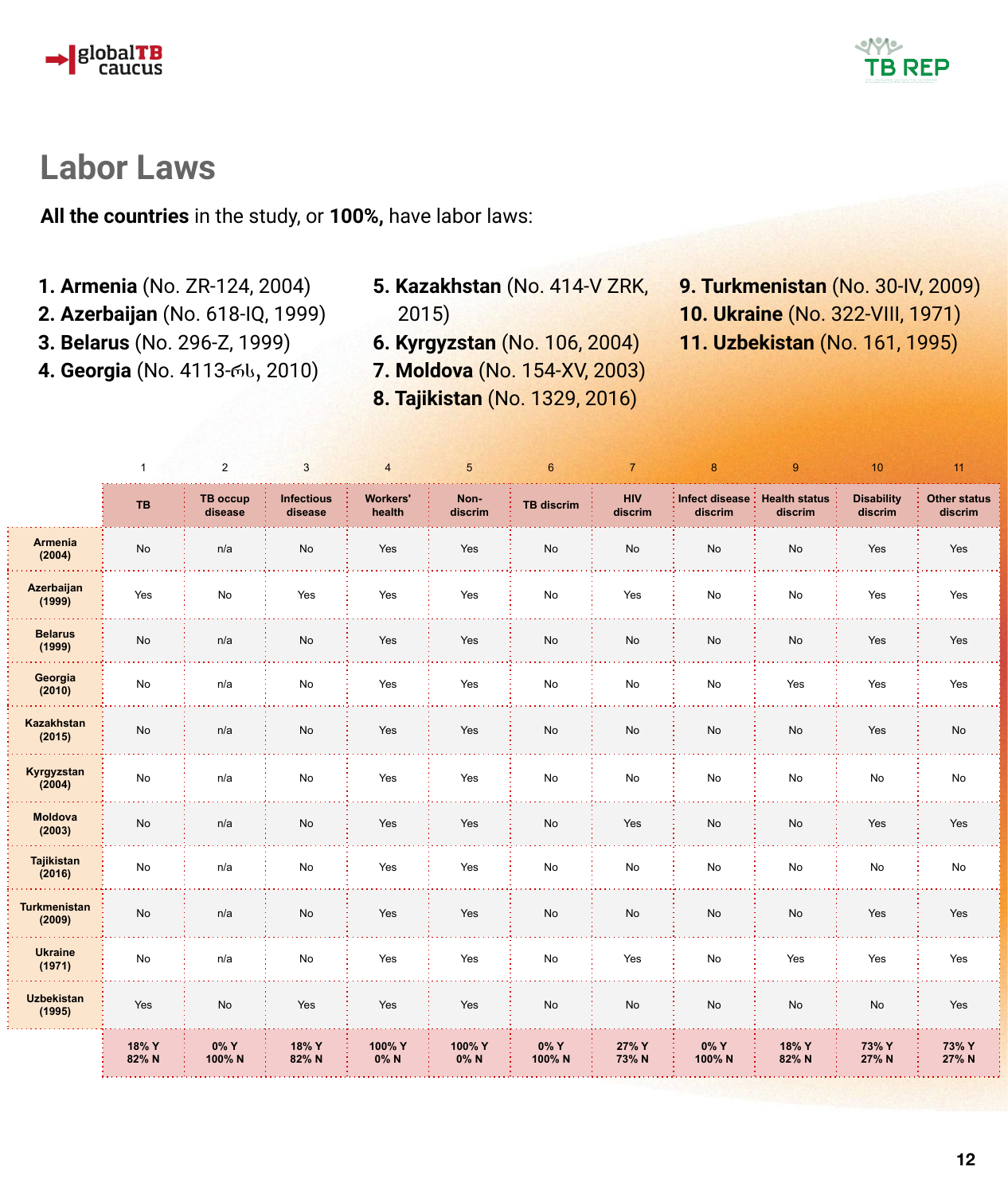<span id="page-14-0"></span>



### 15 Essential Recommendations

Based on the results of this study and in line with the UNHLM Political Declaration, the *Deadly Divide* report calls to action, and the Global TB Caucus's prior legislative work, the Caucus sets forth 15 essential recommendations to promote people-centered, rights-based TB legislation in Eastern Europe and Central Asia:

- **1. Prohibit all forms of discrimination of people affected by TB,** including, but not limited to, in employment, health care, education, and housing.
- **2. Eliminate mandatory, compulsory, or forced treatment of people with TB** in all circumstances in line with the WHO *Ethics Guidance on the Implementation of the End TB Strategy.*
- **3. Eliminate mandatory or compulsory hospitalization and isolation of people with TB except in extremely rare cases,** only as a last resort after all other approaches have been tried and failed, based on a court decision with the right to appeal, and only when a person presents a high risk of transmission of TB to others because of treatment non-initiation or lack of infection control measures.
- **4. Establish as the national standard people-centered TB care,** including outpatient and community-based treatment and preventive therapy with individualized treatment support in line with the *International Standards for Tuberculosis Care*.
- **5. Designate roles and provide technical and financial support for civil society and community groups to participate in the TB response,** including during the formulation of regulations and programmatic and policy decision-making and implementation.
- **6. Protect the rights to privacy and confidentiality of people affected by TB,** including, but not limited to, in employment, health care, and education, and during public health interventions, such as screening, contact tracing, and active case finding.
- **7. Designate TB as an occupational disease,** including, but not limited to, people who work in health care settings and miners, for which sufficient benefits are provided by law in an accessible manner, sensitive to the needs of people affected by TB.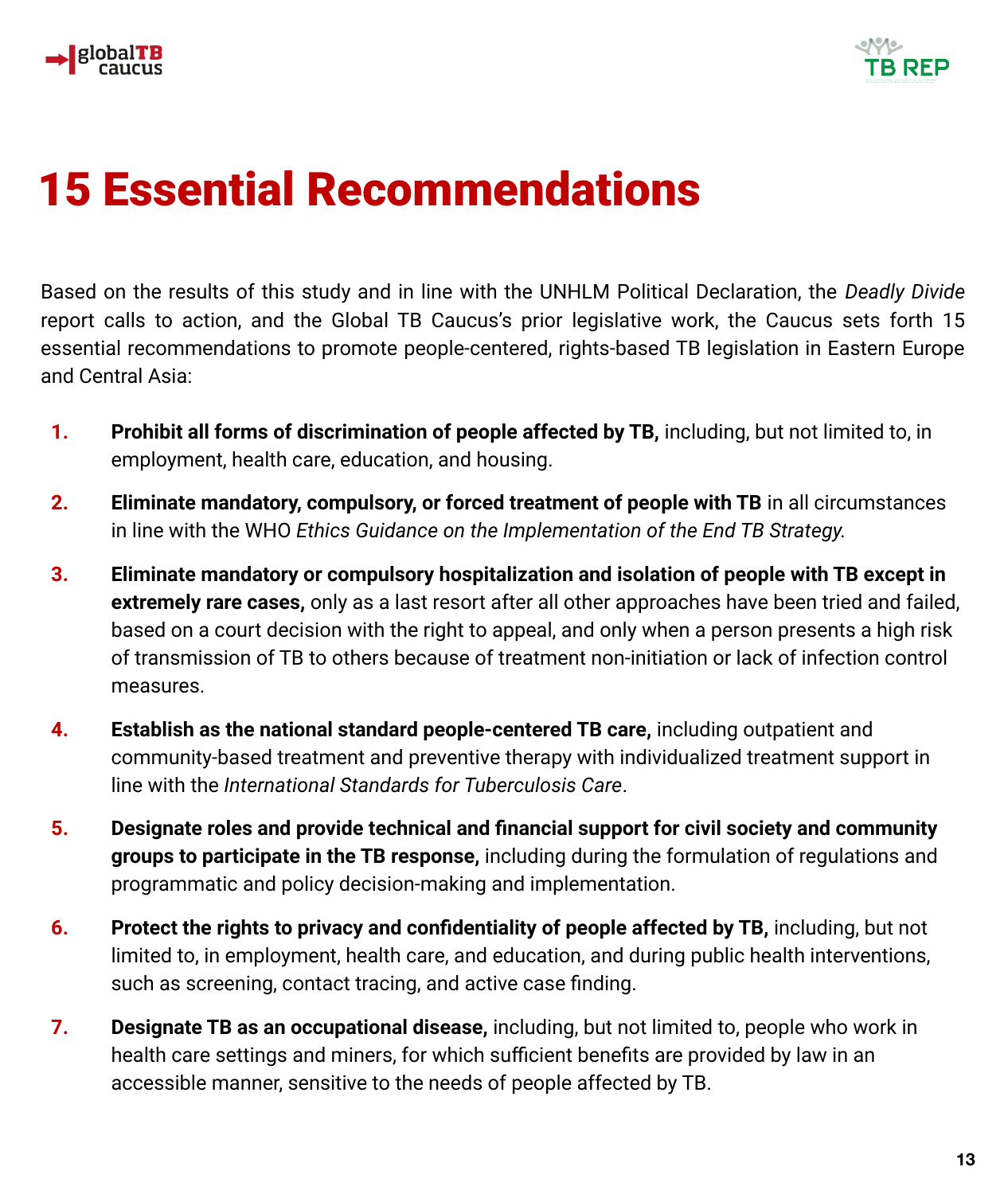



- **8. Ensure rights created in TB legislation are judicially enforceable with appropriate remedies,**  providing people affected by TB the right to bring claims under the law in court and, where feasible, other adjudicatory bodies in the executive branch.
- **9. Recognize and afford special attention to TB key and vulnerable populations** based on national and local circumstances.
- **10. Remove patient "obligations," "responsibilities," and "duties" from TB legislation** to be included, if at all, in non-legislative guidelines or recommendations for patients.
- **11. Provide employment rights for people affected by TB,** such as paid sick leave, flexible working hours, protection against termination and dismissal, light-duty, if necessary, and other temporary or permanent arrangements.
- **12. Ensure access to social protection and temporary disability benefits for people with TB** as a legal right during treatment and afterward for individuals with long-term medical needs by linking TB legislation with existing social protection and disability legislation and programs.
- **13. Provide treatment support for people with TB**, such as psychosocial counseling, food and nutrition support, and compensation for transportation and other expenses associated with their treatment.
- **14. Ensure sufficient and sustainable financing for TB programs,** including for human resources, and to purchase and integrate new TB drugs, diagnostics, and vaccines, including preventive therapies, when they become available and recommended for use by WHO.
- **15. Acknowledge and grant institutional authority and responsibility in a multisectoral manner**  including relevant ministries and agencies, such as health, labor, justice, education, social protection, family, and the environment.